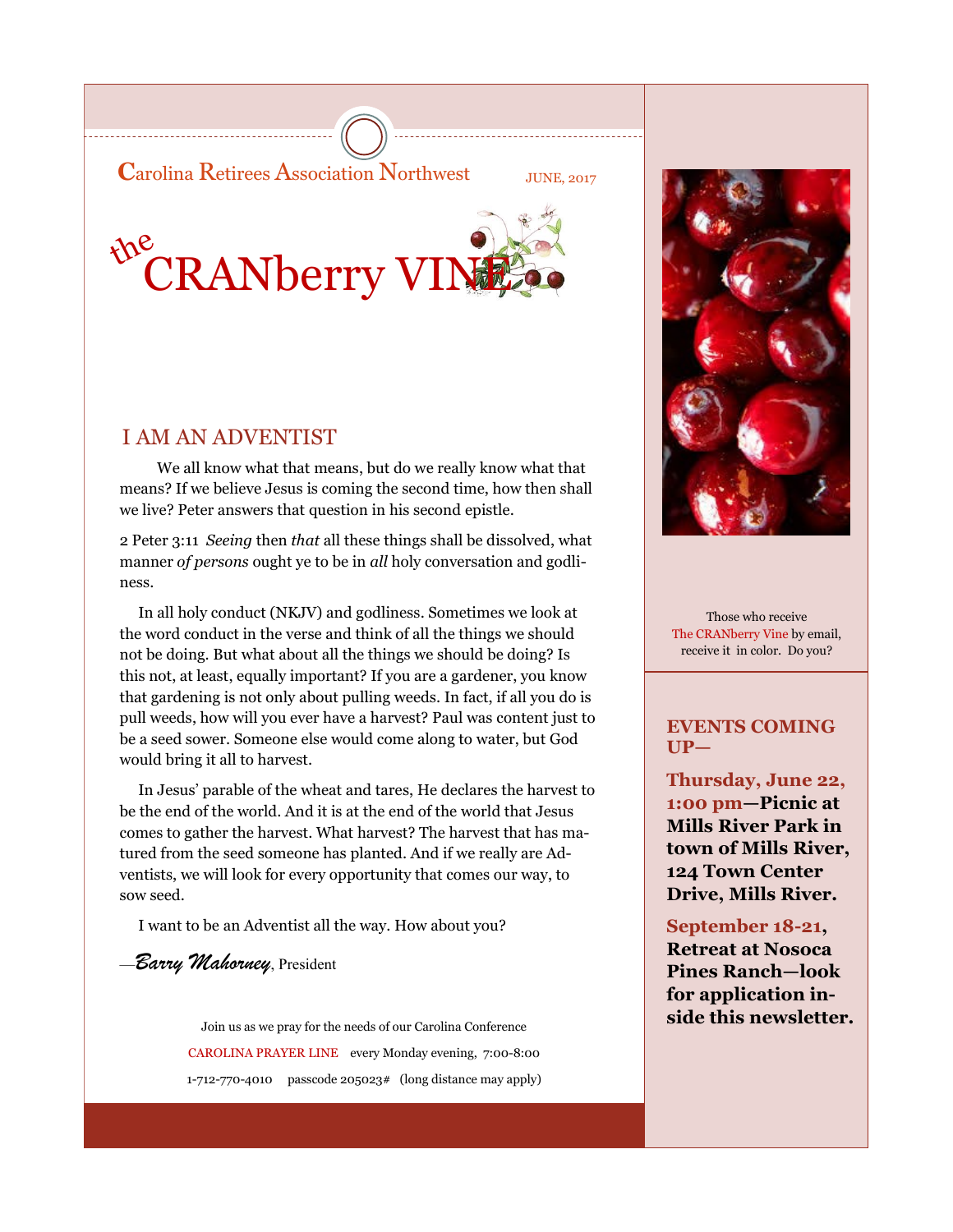

Do you know the story of George Romanes, the English scientist, one of the great men of his day at Oxford?

 He lost his faith, and in the depths of his disbelief he wrote: "When I think, as at times I must, of the hallowed glory of that creed which once was mine and then of the loneliness and barrenness of life as I now find it—at such times I feel the sharpest pang of which my nature is susceptible."

 He came back to faith and curiously enough came back through his own suffering. Blindness covered his eyes, but light flooded his heart.—By Charles Fiske, *These Times*, February 1959.

# YOU ARE INVITED TO CONTRIBUTE

This is your newsletter for you to enjoy reading and being a part of.

Whenever you come across something that is particularly inspirational to you, humorous or interesting, please think of your CRANberry Vine newsletter. This might be a short story, poem or just a one-liner. Share it. If you liked it, the rest of us would probably like it also.

Your contributions can be sent to the editor by email or snail mail whichever is most convenient for you. These will be inserted as appropriate and we have room.

# WE MISS YOU!

LESLIE DONALD PENDLETON, 85, was born to Howard and Yvonne Pendleton on September 19, 1932 in Leominister Massachusetts. He grew up in Lancaster Massachusetts and attended South Lancaster Academy before serving as a medic in the Korean War. He attended Southern Missionary College on a GI bill. He met his wife Barbara Shirley Beans at SMC and married 1957, graduating with a degree in Business and Industrial Arts in 1957. Leslie and Barbara entered into mission service at the Tanzanian Union East Africa mission of which he served in the treasury for five years. Upon returning from mission service to the United States, Leslie served the Seventh-day Adventist Church in various accounting positions for approximately 30 years including conference treasurer and auditor for conference, union and General Conference. He retired in 1993 in Hendersonville. His hobbies included photography, landscaping, cars and hiking in the woods. He had a great love for nature. He is survived by his son, Douglas and daughter, Julia Reynolds, 5 grandchildren and two great-grandchildren. He passed away peacefully on February 25, 2017 at Lake Point Landing Assisted Living Center after several years battle with cancer. His son and daughter were by his bedside.

## **PICNIC AT MILLS RIVER PARK**

Our summer picnic will be at the Mills River Park in Mills River. The address is 124 Town Center Drive. There are trails for hiking or take a gentle stroll along the creek. Bocce will also be available. If you would like to bring a game, bring it.

Bring your favorite dish of picnic food. Drink will be provided, along with the paperware. We have a shelter reserved, but bring along your lawn chairs for your comfort and fellowship.

The picnic will be Thursday, June 22 at 1:00 pm. Surely hope to see you there!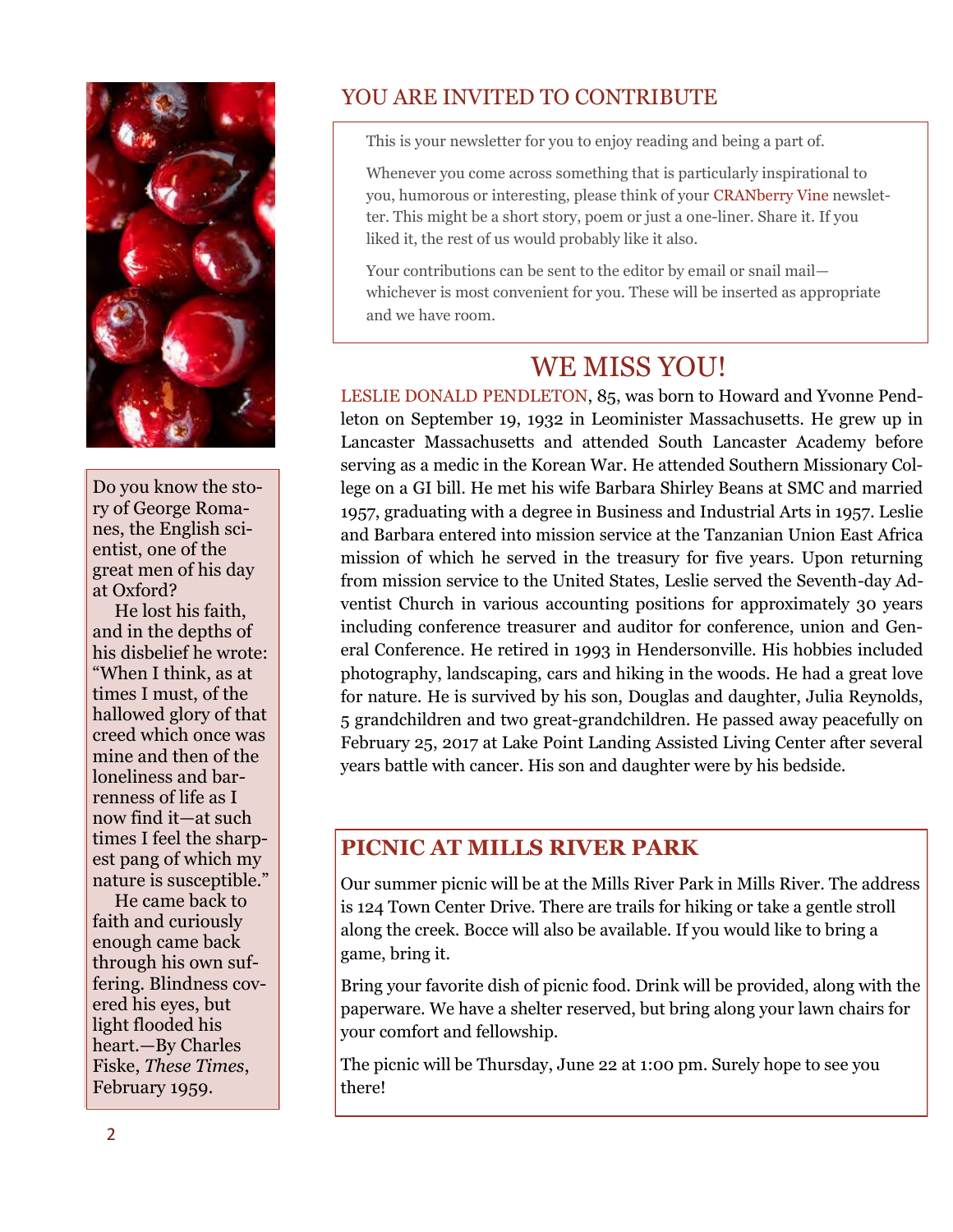

### **CRANBERRIES — so good for you!**

### **Cranberry Fried Rice**

| $1/2$ cup diced x-firm tofu                                 | 4 sweet peppers, sliced            |  |
|-------------------------------------------------------------|------------------------------------|--|
| $1/2$ cup soy TVP chunks (soak)                             | 4 fresh mushrooms, sliced          |  |
| 1 vegetarian Italian sausage<br>(thin sliced)               | $1/2$ cup sliced cabbage           |  |
|                                                             | 1 small carrot, sliced             |  |
| 2 tablespoons vegetable oil                                 | 2 tablespoons soy sauce            |  |
| 2 cups cooked rice                                          | 1 teaspoon chicken-style seasoning |  |
| 2 tablespoons pecans                                        | 1 teaspoon minced dried onion      |  |
| 2 tablespoons walnuts                                       | $1/2$ teaspoon minced dried garlic |  |
| 2 1/2 tablespoons dried cran-<br>berries<br>1 cup garbanzos | 1 teaspoon dried parsley           |  |
|                                                             | Pinch of salt                      |  |
|                                                             | 2 tablespoons olive oil            |  |
| $1/2$ cup green peas, frozen                                |                                    |  |

 Slice all vegetables then cook the first three ingredients with the vegetable oil. Add the remaining ingredients. Leave on hot burner until all is warmed.—shared by Sharryn Mahorney

Do you have a favorite dairy-free recipe with cranberries? Please share it with Sharryn for an upcoming newsletter. elderbarry7@yahoo.com

#### CRAN BOARD MEMBERS

| President, Barry Mahorney                     | 828-391-8233 | elderbarry7@yahoo.com     |
|-----------------------------------------------|--------------|---------------------------|
| Vice-president, Ed Bagwell                    | 828-200-6150 | joele10802gmail.com       |
| Treasurer, Carol Hayes                        | 828-595-3118 | chayes1940@gmail.com      |
| Asst Treasurer, Beverly Watkins               | 828-891-8392 | wcharlesbeverly@gmail.com |
| Secretary, Peggy Peterson                     | 937-694-9660 | peggy.merle@yahoo.com     |
| Asst Secretary, Elaine Myers                  | 828-483-6354 | r.elaine.myers@gmail.com  |
| Newsletter Editor, Sharryn Mahorney           | 828-391-8233 | elderbarry7@yahoo.com     |
| Newsletter Circulation, Virginia Bagwell      | 828-200-6150 | joele1080@gmail.com       |
| Hosting Chairperson, Sandy Spencer            | 828-606-2844 | sandybspencer@gmail.com   |
| Decorating Chairperson, Pat D'Avolio          | 828-698-2947 | pat7934@att.net           |
| Pictorial Directory Coordinator, Edith Herzel | 828-628-3604 | efherzel@juno.com         |
| Candid Photographer, Owen Spencer             | 828-606-2844 | oespencer@yahoo.com       |

**Our prayer must not be self-centered. It must arise not only because we feel our own need as a burden we must lay upon God, but also because we are so bound up in love for our fellow men that we feel their need as acutely as our own. To make intercession for men is the most powerful and practical way in which we can express our love for them. —John Calvin**